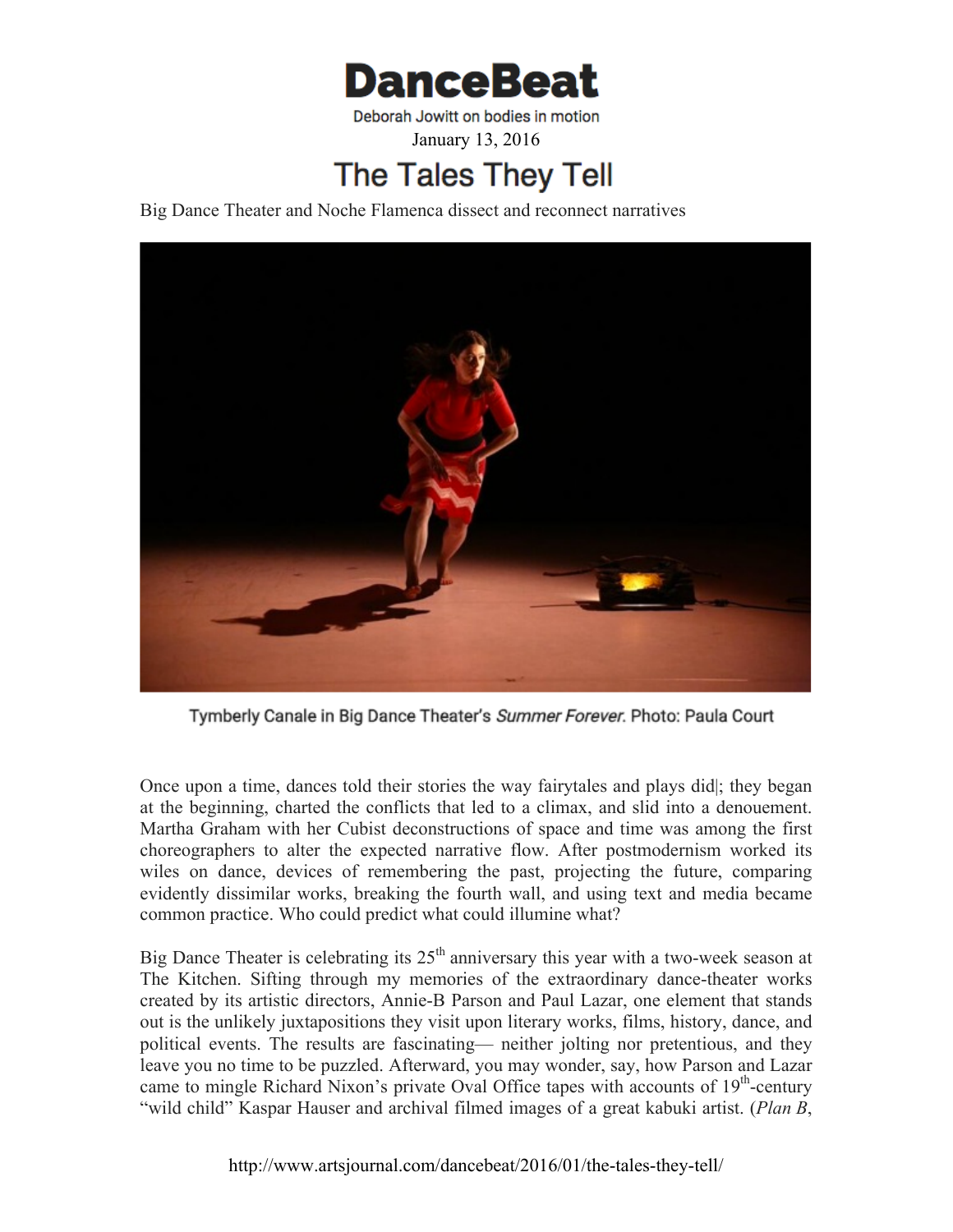

January 13, 2016

2004). Or what prompted them to rub together the films *Dr. Zhivago* and *Terms of Endearment,* plus the 1970s zeitgeist in *Alan Smithee Directed this Play* (2014). Yet that friction creates sparks that, in the end, illuminate their sources.

It's always entrancing to watch the company's gifted performers—some of whom have been a part of Big Dance Theater for a decade or more—field movement, words, props, and costume changes amid film clips, and scenic elements; they can slip into a character, out of it, and into another with almost shocking dexterity.

I must confess that I would have loved to see a new evening-long work to celebrate BDT's 25th year, and*Big Dance: Short Form (Stick, Sled, Slippers, Hearth, Bundle,* Ball) is a collection of six short works, or excerpts from works—a serious (if also giddy) way of revisiting the company's past, its range, and its priorities. Too, who doesn't love an intermission that turns into a party with beer, snacks, and games for the audience? Want to play ping-pong? Stick your head through one of the holes in a painted cardboard amusement-park family? Lazar, wearing a wig that could have belonged to an  $18<sup>th</sup>$ century gentleman, strolls around conversing with folks over a microphone. A gracious drag queen whose name I didn't catch plays hostess.

Lazar's voice-overs provides brief information about each piece's history, while cast members in puffy white jackets move scenery and clean up. Tei Blow, Joe Levasseur, and Oana Botez provided a score, lighting, and costumes respectively—all terrific.

I must have needed an intellectual warm-up, because I didn't quite catch what *Summer Forever* was about, except that the wonderful Tymberly Canale dances with a portable electric log fire nearby and hangs her coat smugly on a hook that doesn't exist—not noticing when the coat falls to the floor. She ponders a stick. The voice of Cynthia Hopkins (often a vivid BDT performer) mentions a village and a date (did I hear 1590, the year of a terrible earthquake in Austria?), the voices jabbering in the music turn strangely evil, and Canale, after stepping out in some vigorous dancing, finishes in a chair, with a scream, a bit of talking, and a collapse backward.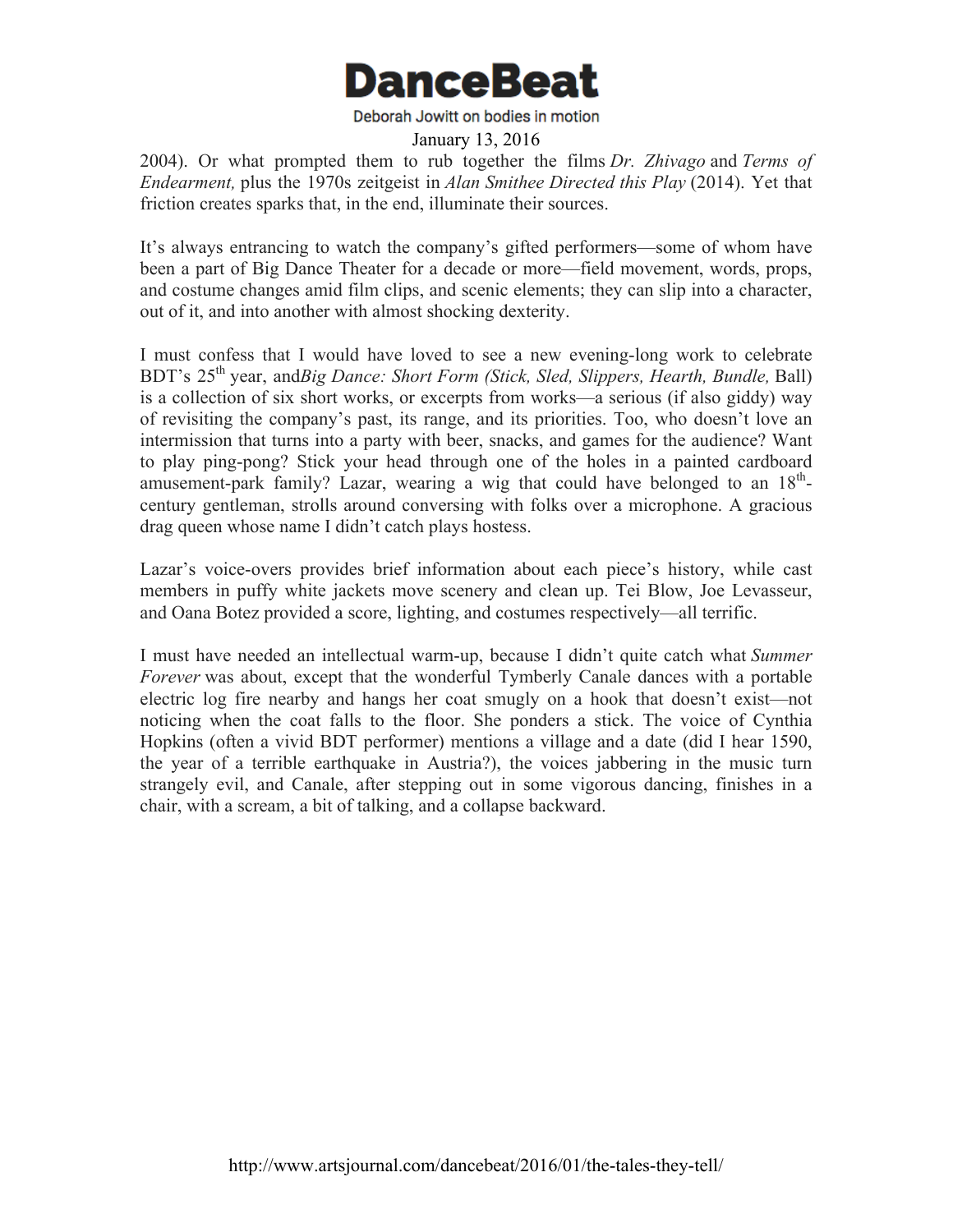

January 13, 2016



Aaron Mattocks of Big Dance Theater in Short Ride Out (3): He Rides Out. Photo: Paula Court

Aaron Mattocks dances *Short Ride Out (3): He Rides Out*, a solo inspired by Stravinsky's Concerto for Two Pianos (Parson choreographed *Short Ride Out (2)* for ballerina Wendy Whelan, which may be why Mattock's dons a long white tutu part way through). Mattocks is splendid in the big-dancing solo—vigorous, fierce, and urgent most of the time, yet once grabbing the stick that Canale had used and briefly hobbling like an old man. The only flaw is that this "short" dance feels long.

Parson and Lazar come up with some fascinatingly recondite sources. Who but Parson would create a duet called *Resplendent Shimmering Topaz Waterfall* based on page 79 of *Costume in Face* that the program describes as "notebook notations of work by Tatsumi Hijikata transcribed by his disciples?" Who but she would sleuth out references to dancing lessons in Samuel Pepys' diaries and be inspired to make another duet, *The Art of Dancing*?

The first duet reinvents the strange, primal images given birth by the founder of Japan's rebellious postwar dance form, butoh. It's a mystifying little scene, an interpretation of a text perhaps epitomized by those four words. The stage is dominated by a tin tub, into which a suspended bag of ice melts, one rhythmic drop at a time. Lazar wears rather splendid rags and undergoes a series of states of mind—now strong, now tottering, travelling almost not at all, and letting his face reflect discomfiting emotional shifts.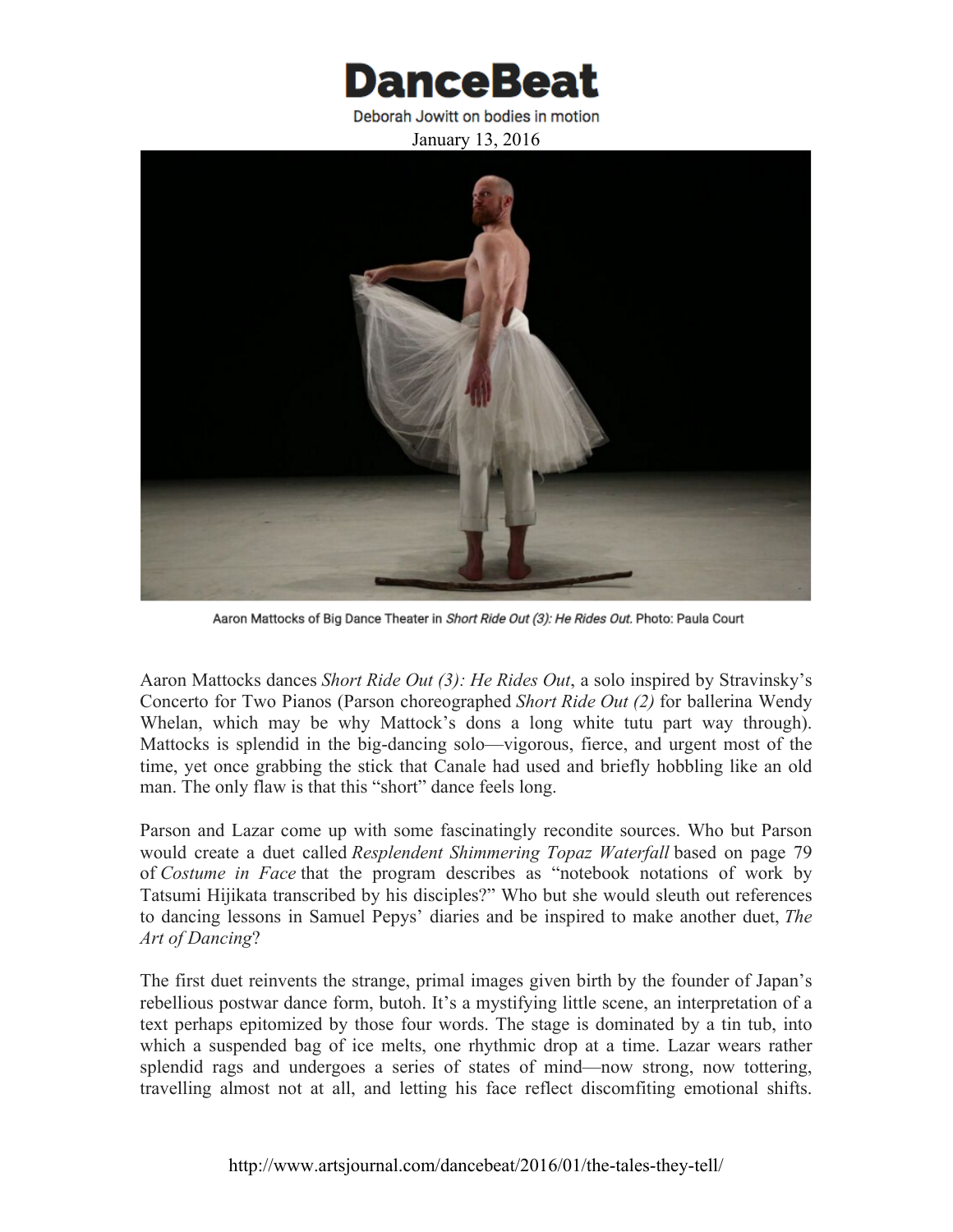

## January 13, 2016

Canale, disguised by a pseudo-Japanese wig, performs various services, slipping the stick into his hand when he needs a crutch; but goes beyond the usual kabuki stage-manager job when Lazar repeatedly staggers backward and needs catching.

Elizabeth DeMent and Mattocks perform *The Art of Dancing* wearing big curly wigs and shimmering gold pants. Their moves suggest, without copying, the elaborate court dance forms of the  $17<sup>th</sup>$  century, but the two also mime writing on the floor and flourish booklets containing Pepys' words. The choice of that text and Mattocks' occasional delivery of them are deliciously witty. His wife wants dancing lessons. Pepys, looking in on one, tries some steps and is hooked—also rather proud of his burgeoning skill. When his wife wants another month of lessons with Mr. Pemberley (twice a day even!), he confesses to a smidgeon of jealousy. Mattocks plays this beautifully—almost giddily enthusiastic about dancing but a bit slow to get what we are already laughing about. Both dancers end up piping happily on recorders and vogueing as they carry the fireplaces away.



Goats (L to R): Elizabeth DeMent, Aaron Mattocks, and Jennifer Liu. At back: Tymberly Canale. Photo: Paula Court

*Goats*, the most substantial piece on the program, reminds us of what clever fun BDT can wreak on a text—in this case, Johanna Spyri's saccharine 1881 children's classic, *Heidi.* The heroine not only triumphs over orphan-hood in the Alps with a